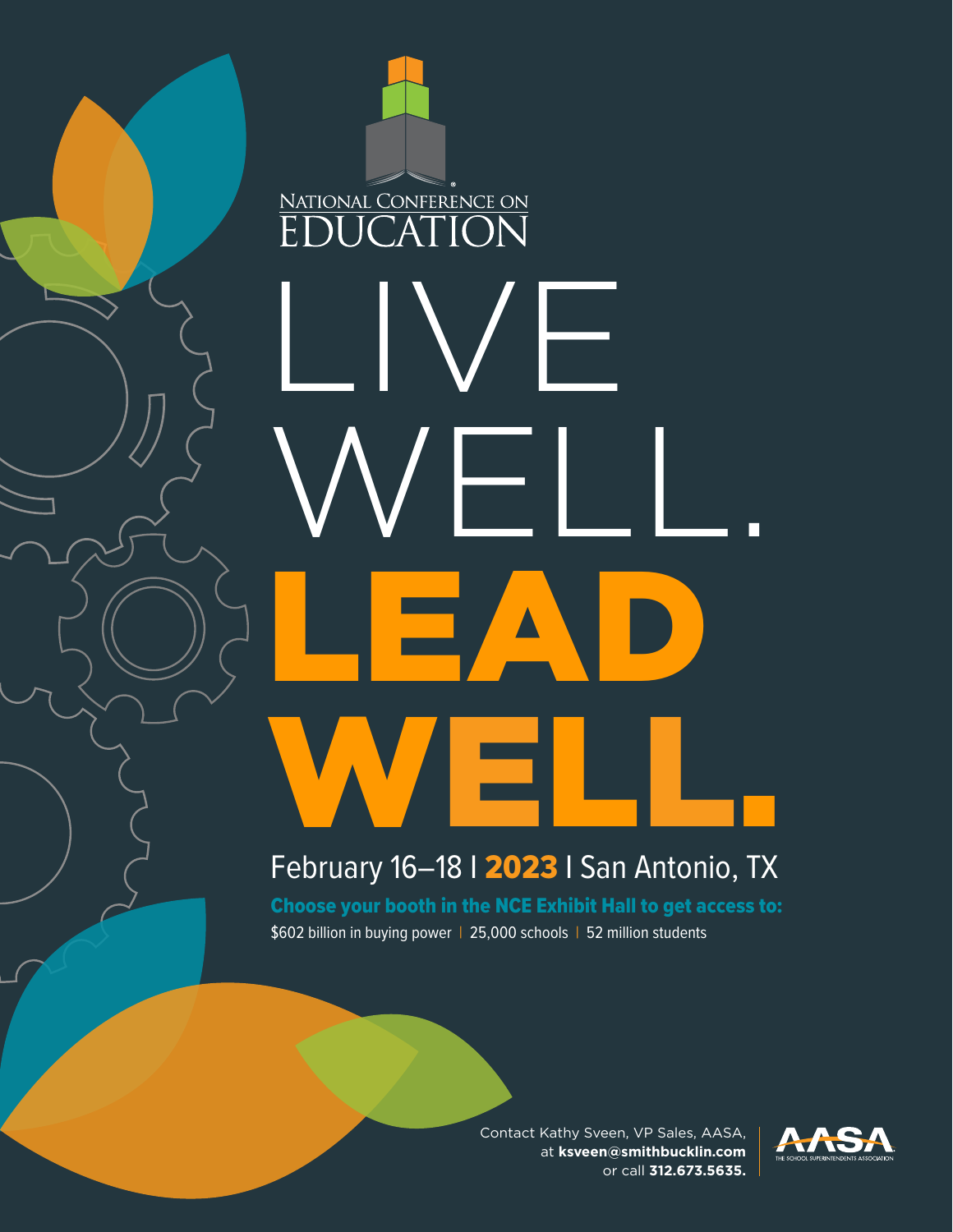## How Can You Contribute to EFFECTIVE SCHOOL LEADERSHIP?

AASA, The School Superintendents Association, is the ONLY national professional association convening the powerful and dedicated high-level administrators you need to meet.



Chan

"Digita storytelling way for ever creative and powerful reso and families.

#### MEET EXPERIENCED SUPERINTENDENTS BUYING FOR THEIR ENTIRE DISTRICT.



32%

are first-time attendees — new leads for you



- 65%
- are superintendents or assistant superintendents — qualified, district-wide decision-makers



- 54%
- of attendees spend 2+ hours visiting the Exhibit Hall



60% of attendees are more likely to purchase products/ services from NCE exhibitors



43%

of attendees say their primary objective for visiting the Exhibit Hall is to discover products, services or suppliers they were not aware of

Your ONLY destination to meet face-to-face with school superintendents from all 50 states and around the world.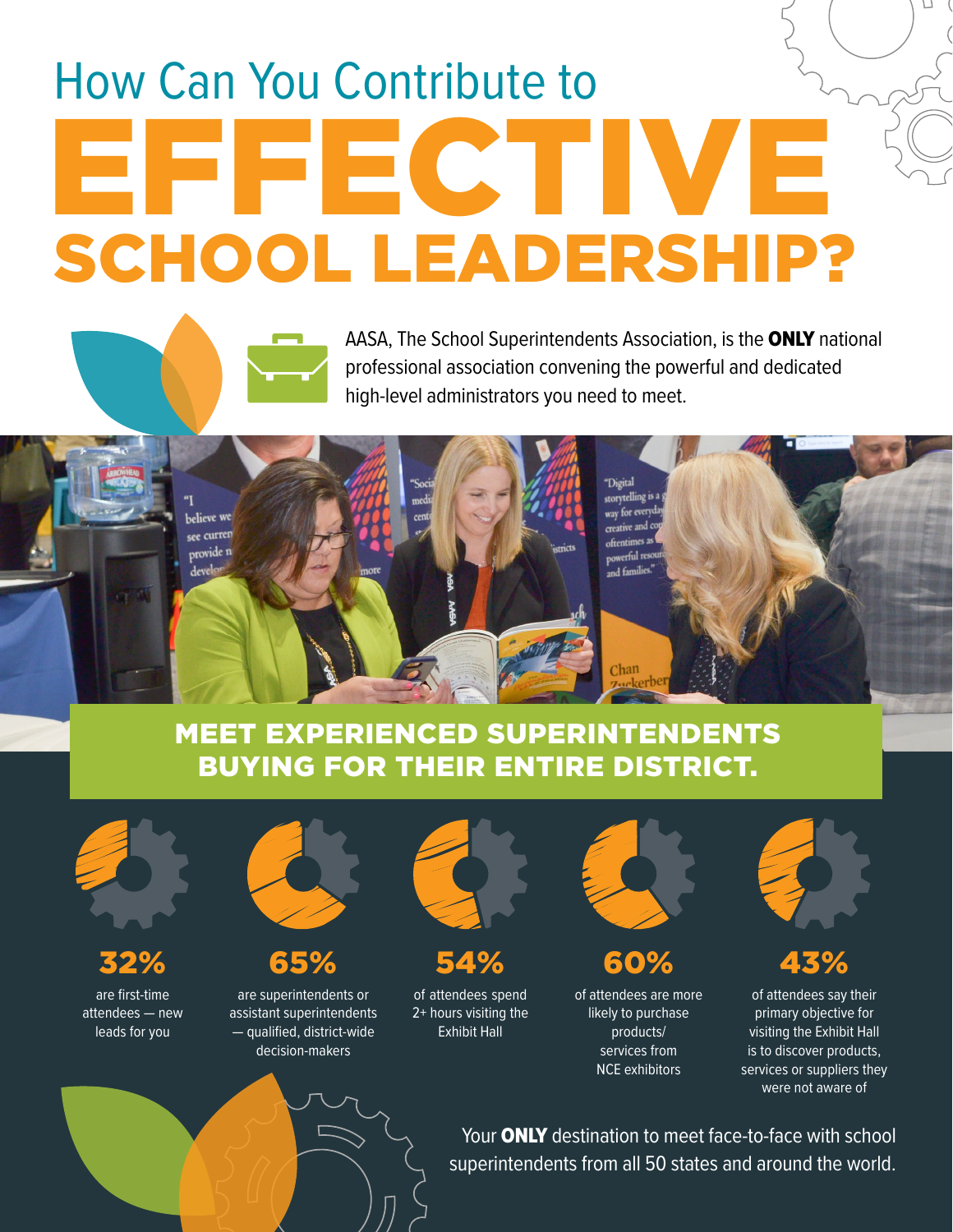## Meet the Buyers Who MATTER

#### YEARS OF EXPERIENCE

| 1-5  | 6–10      | 11-15 16-20       |                        | $21 +$   |
|------|-----------|-------------------|------------------------|----------|
| (56) | (65)      | (171)             | (352)                  | (1, 572) |
| 3%   | <b>3%</b> | $\mathbf{R}^{\%}$ | $16\%$ 21 <sup>%</sup> |          |

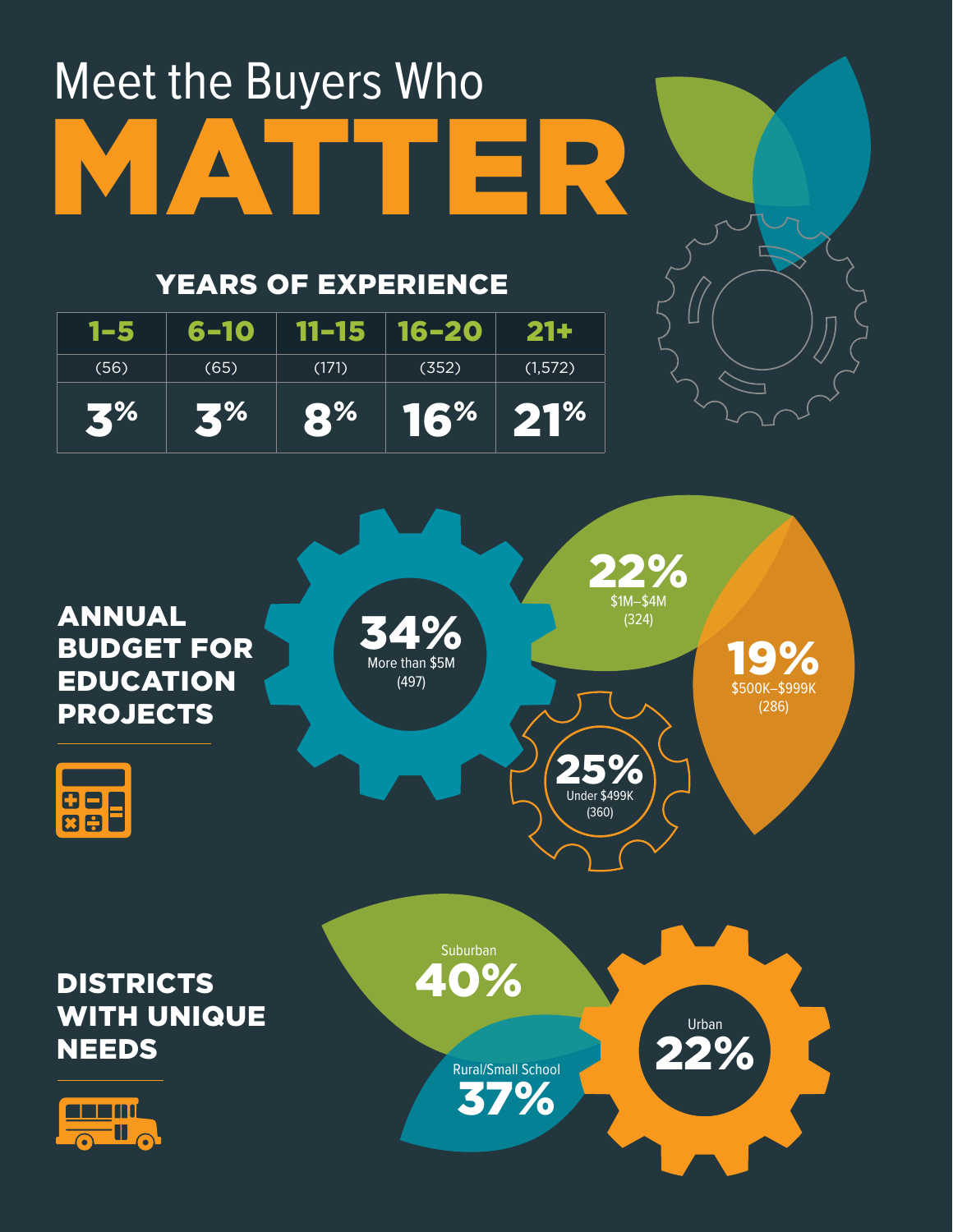## Exhibit Hall Hours

#### THURSDAY, FEBRUARY 16, 2023

#### FRIDAY, FEBRUARY 17, 2023



The NCE Exhibit Hall is just ONE opportunity for you to meet with decision-makers.

### Traffic-Building Features for NCE

- School of the Future Presentation
- C Knowledge Exchange Theater
- $\bullet$  Social Media Lounge
- **Ö**: Coffee Breaks
- **Ö** Snack Breaks
- AASA Internet Stations
- Roundtable Presentation Area **O** NCE Advertising Onsite Guide Advertising
- 
- Health & Wellness Booth
- **Backpack Stuffing**

Contact Kathy Sveen at ksveen@smithbucklin.com for new offerings!

## BUT THAT'S NOT ALL

#### ATTEND PROFESSIONAL EDUCATION

by taking full advantage of your FREE Full Conference pass (a \$1,500 value) included in your booth package and sit side-by-side with our attendees who could become your next customers. Hear from them what is important and challenging for their districts!

#### NETWORK WITH ATTENDEES

between sessions, in the hallway, in line for food and during official events.

#### HOLD A HOSPITALITY EVENT

for your customers and prospects.

#### GRAB A STOOL AT THE HOTEL BAR

and be prepared to ask good questions — the person sitting next to you might be your next big customer.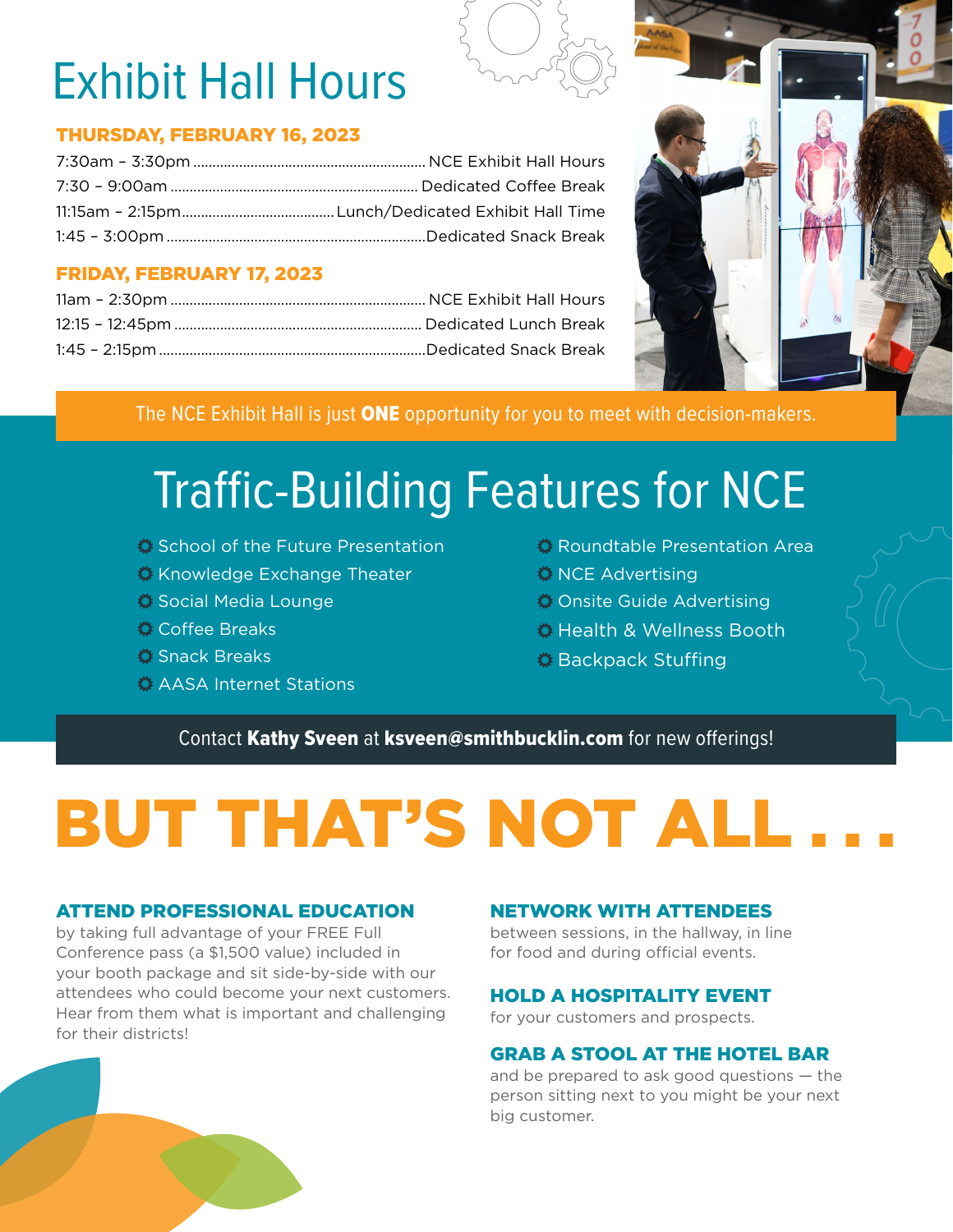## Expanded Marketing Support FOR NCE EXHIBITORS

When you exhibit at AASA's National Conference on Education, you get more than just floor space. Take advantage of these additional opportunities to gain maximum exposure for your company and products.

#### SCHOOL OF THE FUTURE

School of the Future Presentations are highly visible, (live and/or pre-recorded) paid presentations where exhibitors can share more information about their products and services. Highly popular thought leadership!

*To apply for the School of the Future, contact Kathy Sveen at ksveen@smithbucklin.com.*

#### NCE ADVERTISING

NCE Advertising will help set your company and brand ahead of the competition. Make sure you are on our attendees' "must-see" list by blending these opportunities into your marketing mix!

*Contact Kathy Sveen at ksveen@smithbucklin.com or view online nce.aasa.org/advertise.* 

#### HIGH-LEVEL PROGRAMMING

Within the Exhibit Hall, the Knowledge Exchange Theater is a big traffic driver, keeping attendees near your exhibit and enabling you to find interested customers. For a complete schedule of theater presentations, visit nce.aasa.org.

#### FREE MARKETING TOOLS

Share your story and invite your customers we'll give you tips and tricks to spread the word to your customers. Available September 2022 for NCE exhibitors at [nce.aasa.org/marketing](http://nce.aasa.org/marketing-toolkit-for-nce-exhibitors)[toolkit-for-nce-exhibitors](http://nce.aasa.org/marketing-toolkit-for-nce-exhibitors).

Want to expand your product display capabilities in 2023? Email Kathy Sveen, ksveen@smithbucklin.com, to learn more!

### Want to Expand Your Brand?

AASA's National Conference on Education delivers a wide range of sponsorship and advertising opportunities, and we can fully **CUSTOMIZE** options for all sizes and budgets.

- *School Administrator* magazine advertising to create top-of-mind awareness. Contact Kathy Sveen, ksveen@smithbucklin.com.
- Sponsorships to make an impact. Contact Kathy Sveen, ksveen@smithbucklin.com.
- NCE advertising opportunities are available. Contact Kathy Sveen, ksveen@smithbucklin.com.
- Secured exhibitors can review their Exhibits Service Manual for third-party list rental opportunities. Note: AASA does NOT sell our exhibitor list OR attendee list. ONLY use approved companies within your service manual for attendee list rentals.

### Did you know?

Show sponsorships and show advertising can *increase* booth traffic up to 104%.\*

\*Center for Exhibition Industry Research

#### EXHIBIT/ADV./SPONSOR/PARTNER SALES (NCE and *School Administrator* magazine)

Kathy Sveen VP Sales, AASA ksveen@smithbucklin.com 312.673.5635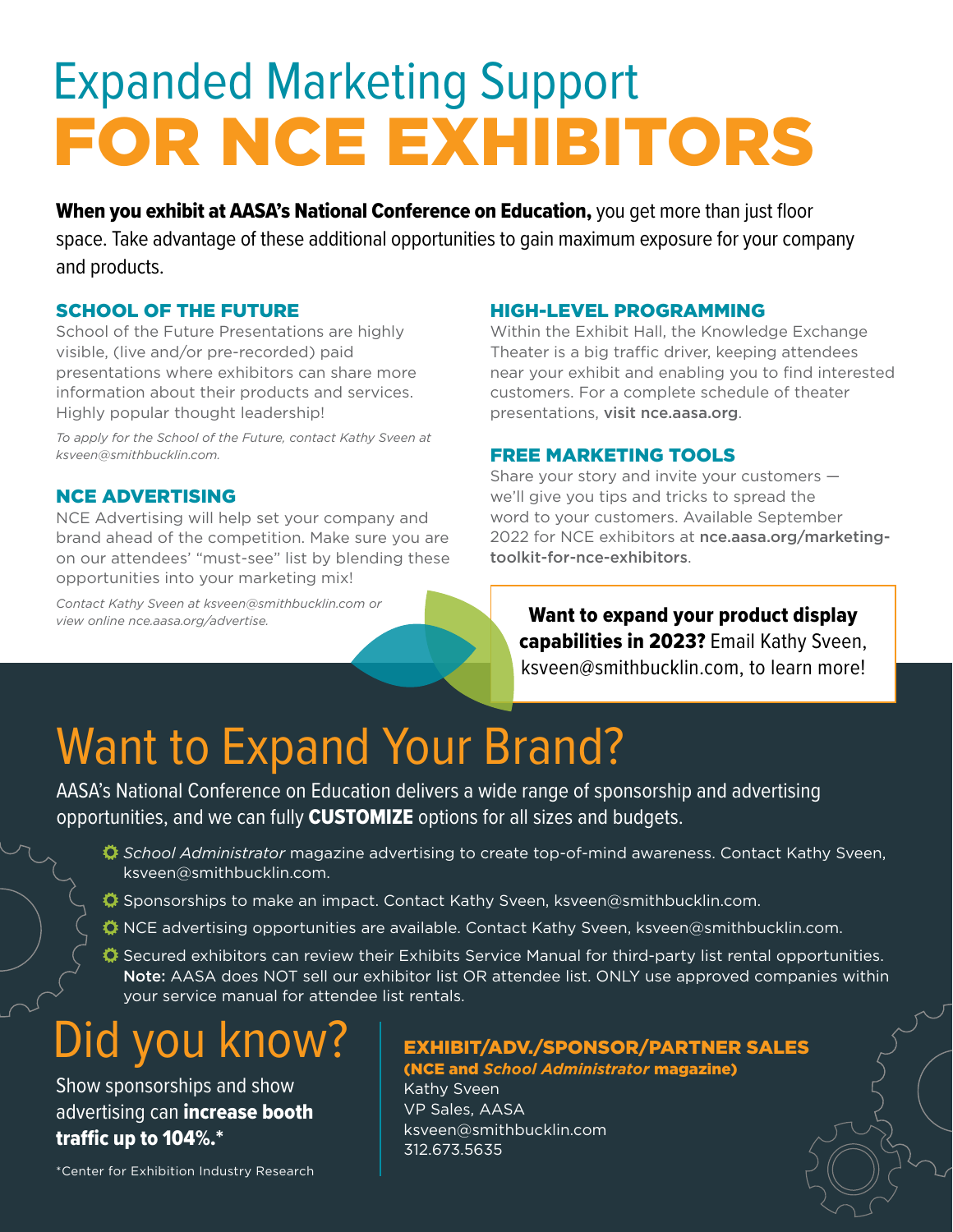## IMPORTANT CONTACTS

#### BOOTH & ADVERTISING SALES:

Kathy Sveen, VP Sales, AASA ksveen@smithbucklin.com 312.673.5635

#### CONFIRMED EXHIBITORS/ LOGISTICAL QUESTIONS:

Kelsey Kwasniak Exhibits & Advertising Coordinator kkwasniak@smithbucklin.com 312.673.5387



Digital Exhibit Contract: [https://uExhibit.](https://uExhibit.formstack.com/forms/aasa_nce_2023_exhibitor_contract) [formstack.com/forms/aasa\\_nce\\_2023\\_](https://uExhibit.formstack.com/forms/aasa_nce_2023_exhibitor_contract) [exhibitor\\_contract](https://uExhibit.formstack.com/forms/aasa_nce_2023_exhibitor_contract)

### Exhibit Costs:

 \$2,050 per 10' x 10' inline booth \$2,250 per 10' x 10' corner or island booth

If you wish to purchase a larger booth, refer to the exhibitor contract. You can select your booth size when you submit.\*

View the 2023 NCE Floor plan here: [https://floorplan.](https://floorplan.smithbucklin.com/fxfloorplan/23aasa/exfx.html#floorplan) [smithbucklin.com/fxfloorplan/23aasa/exfx.html#floorplan](https://floorplan.smithbucklin.com/fxfloorplan/23aasa/exfx.html#floorplan) *\*Subject to inventory and availability.*

#### REGISTRATION QUESTIONS:

AASA Registration 425 California Street, Suite 810 San Francisco, CA 94104 aasareg@cmrus.com 866.226.4939 or 415.268.2097 9am – 9pm EST

#### FREEMAN TRANSPORTATION INQUIRIES:

exhibit.transportation@freeman.com 800.995.3570

#### FREEMAN CUSTOMER SUPPORT GENERAL INQUIRIES:

freemansanantonio@freemanco.com Please contact Exhibitor Services at 615.884.5785 for further assistance.

Our exhibitor manual will be available on our website [\(nce.aasa.org/already](http://nce.aasa.org/already-exhibiting)[exhibiting\)](http://nce.aasa.org/already-exhibiting) in October 2022. If you need information on the cost of specific rental items in order to budget and secure your exhibit space, please contact freemansanantonio@freemanco.com.

#### EXHIBIT COSTS INCLUDE:

- Pipe and drape to outline your booth
- Five (5) complimentary exhibit passes per 100 square feet of space (or each 10' x 10' booth rented)
- One (1) complimentary full conference registration per company\*\* NEW (because you asked for it!), this (1) Full Conference Registration Badge can now be shared with your full team onsite so everyone can take advantage of the additional networking and education!
- Company identification sign
- 24-hour perimeter security
- Listing in the 2023 Conference Program or Addendum\* (Exhibitor is responsible for ensuring information is accurate and current. Exhibitor must email updates to the AASA 2023 NCE Event Services Coordinator listed on this website and confirm information was received by AASA. All update requests are still subject to production deadlines and may be unable to be updated in the Conference Program or Addendum.)
- AASA will email exhibitor list to attendees pre-show and again post-show to help with awareness. This is value-added with your exhibit package. Contact Kathy Sveen at ksveen@ smithbucklin.com for advertising opportunities within these EBLASTS.

#### EXHIBIT PACKAGE DOES NOT INCLUDE:

- Mandatory carpet or floor covering (Required no exceptions! Flooring can be rented from Freeman or exhibitor can provide their own. If no carpet is placed onsite, per the Exhibitor Services Manual and Rules and Regulations, AASA NCE will force carpet. Freeman will place and exhibitor will be invoiced accordingly.)
- Mailing list
- Lead retrieval/badge scanners
- Tables, chairs or other furnishings
- Electricity
- Internet or phone connection
- Any other exhibit-related items that are not listed in "Exhibit Costs Include"

*Please note, our exhibit reps are not able to assist you in securing these additional items listed that are not included in your exhibit package. Please make sure to reach out directly to these service providers.*

#### See website for more information **[nce.aasa.org](http://nce.aasa.org).**

*\*Subject to exhibit information submission date.*

*\*\*Full Conference Company badge can only be used by one person per company at a time.*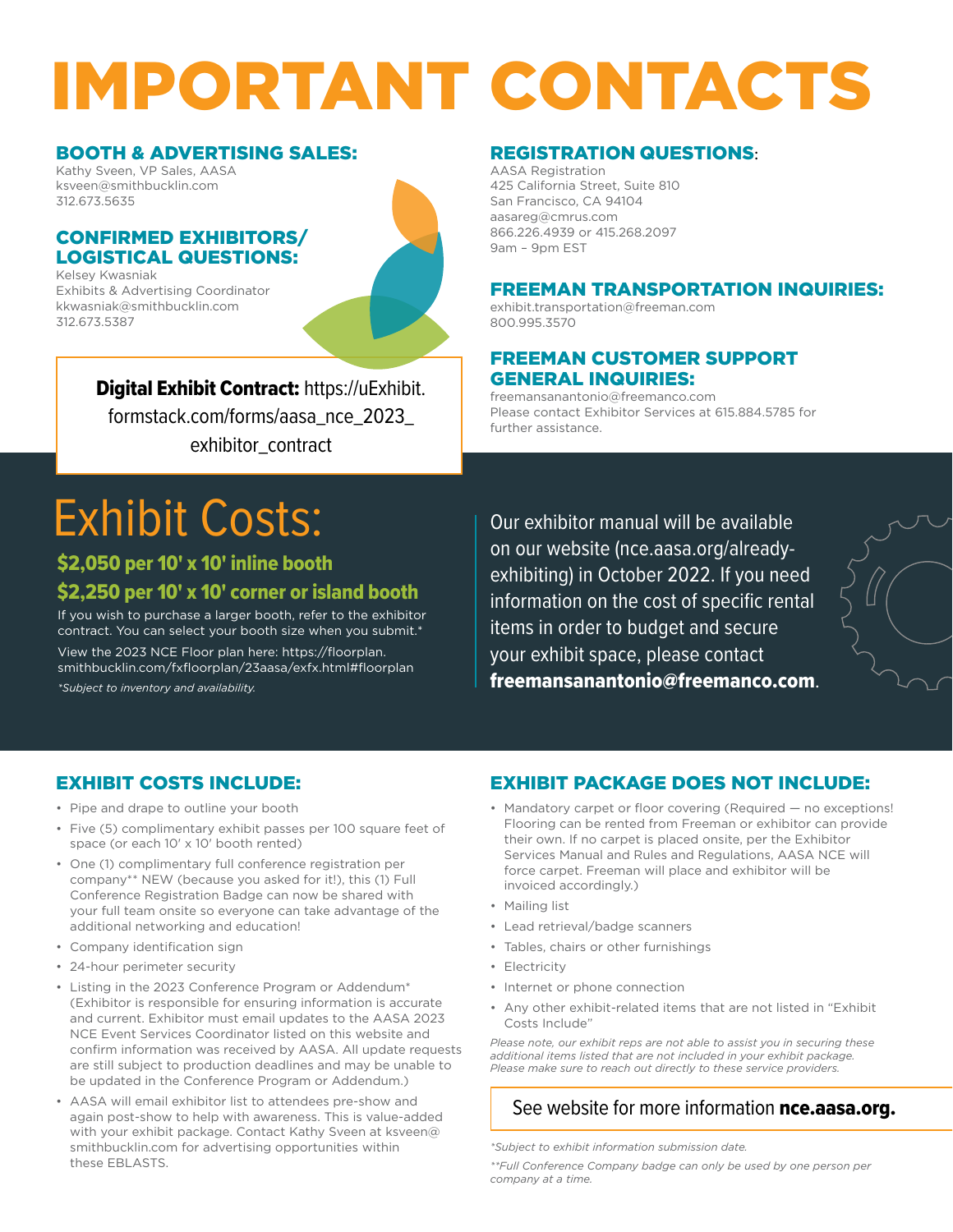#### 2023 Exhibitor Rules and Regulations

1. Payment Policy - Upon receipt of your signed contract for 2023 NCE, AASA will rent exhibit space for you based on 2023 availability at time of signing. You are responsible for at least 50% of your contract total upon receipt of invoice. Prior to June 1, 2022, all Exhibit Contracts require a fifty percent (50%) payment of the total booth rental fee for the space requested upon invoice. The remaining 50% payment will be due August 26, 2022. Company is responsible for payment per payment policy outlined in this contract.

For exhibit space contracted after June 1, 2022, Exhibitor will be responsible for 100% payment upon receipt of invoice — unless prior arrangements are made and approved by AASA. No exceptions. Should Exhibitor fail to pay for exhibit space in full by August 26, 2022, unless prior arrangements are made and approved by AASA in advance of this date, AASA shall have the right to retain the Exhibitor's deposit and resell, use or otherwise dispose of the Exhibitor's space in any manner deemed appropriate by AASA. Customer is still responsible for full invoice total as contracted.

Cancellation, for any reason, does not release Exhibitor from their contract total and invoice. Failure to make payment will be considered a cancellation by the Exhibitor and shall entitle AASA to recover liquidated damages as provided in Cancellations/Refunds below. No goods shall be brought into the Henry B. Gonzalez Convention Center (San Antonio, TX) until all bills accumulating against Exhibitor are fully paid.

2. Cancellations/Refunds — Cancellations must be made in writing via email to Tradeshow Coordinator, Kelsey Kwasniak at KKwasniak@ smithbucklin.com. Requests for cancellation cannot be taken over the phone. If Exhibitor is paid in full and cancels their booth space in writing on or before 5 p.m. EST, June 1, 2022, they will receive a refund less 50% of the total rental cost for each booth requested. Any company canceling June 1, 2022, or later forfeits the entire booth rental fee (no exceptions).

Should an Exhibitor cancel a portion of their space after June 1, 2022, Exhibitor is responsible for, and AASA retains, 100% of their original booth fee on the cancelled partial space as a cancellation fee. Cancellations are effective as of the date of receipt. If a company does not occupy and exhibit in the designated space at the opening of the Exposition, and has not given AASA the required written notice of cancellation, AASA shall have the right to use the exhibit space in such a manner as it may deem in the Exposition's best interest. Failure to occupy exhibit space does not relieve the Exhibitor from their obligation to pay the full booth rental fee.

Any exhibiting company canceling with a balance due is responsible for paying the remainder in full immediately by credit card using the link provided to them in their invoice. If Exhibitor signs contract and fails to make their deposit, AASA reserves the right to release and resell their booth, however, company is still responsible for paying their invoice in full as contracted. Any advertising secured for the 2023 NCE shall be invoiced by AASA and is non-cancellable by customer. Customer will pay full amount of advertising prior to run dates as communicated on their 2023 NCE invoice. If customer fails to provide artwork/files for contracted advertising or fails to pay in full, AASA reserves the right to release their advertising

to inventory and resell as deemed appropriate. Customer is still responsible for full invoice as contracted.

3. Exhibits, Eligibility, Assignment and

**Relocation** – AASA reserves the right to determine the eligibility of any company or product for inclusion as an Exhibitor. Exhibitor understands and agrees that AASA has sole discretion on the assignment of booths and is under no obligation to assign Exhibitor any of the five booths preferred by the Exhibitor. AASA reserves the right to alter Exhibitor's assigned location any time at its sole discretion if deemed in the best interests of the exhibit. AASA also reserves the right to alter the Exhibit Hall floor plan at any time.

4. Moving and Removal of Exhibits - Exhibits may be moved into the hall beginning at 8 a.m. on Wednesday, February 15, 2023. No materials can be accepted in the Exhibit Hall before this time without prior approval by AASA. Exhibits must be set up by 6 p.m. on Wednesday, February 15, 2023. Displays must remain fully intact and manned during Exposition hours. In case of attachments or other legal proceedings brought, AASA reserves the right to take charge of exhibits.

5. Subletting Space - No Exhibitor shall assign, sublet or apportion the whole or any part of the space allotted to him, or them, or exhibit therein, any other goods, apparatus, etc., than those manufactured or sold by the Exhibitor in the regular course of business. Sub-divisions and subsidiary organizations that share space with a parent company will not be recognized as an Exhibitor.

6. Exhibit Services and Exhibitor-Appointed Contractors - As a convenience to Exhibitors, AASA has selected certain firms as official contractors for the 2023 Exposition, with labor and equipment to be provided at prevailing rates and terms. The official service contractor for AASA's National Conference on Education is Freeman. AASA assumes no liability or responsibility whatsoever related to the performance or non-performance by such firm or firms. Exhibitors who plan to have an Exhibitor Contractor (other than the official service contractor) unpack, erect, assemble, dismantle and pack display/equipment must abide by the following regulations: The Exhibitor shall notify AASA in writing by January 13, 2023, and provide the name of the contractor, address and the supervisor who will be in attendance. Failure to make such notification will result in refusal of admission to Exhibitor-Appointed Contractors.

7. Displays - Exhibitors must adhere to IAEE guidelines for all displays/exhibits. Exhibitor displays that do not meet IAEE guidelines must be approved by Show Management prior to the Conference. Exhibitors who assemble a display that does not meet IAEE guidelines or obstructs sight to other Exhibitor booths will have their booths moved, rearranged or dismantled at the Exhibitor's expense.

8. Empty Crates and Boxes — Exhibitors may not store containers, crates or boxes in their **booths.** AASA has the right to enforce this policy at the exhibiting company's expense. All Exhibitors may request that the official service contractor store empty crates and boxes for reuse prior to the opening of the Exposition. Excelsior and paper will be removed from all packing boxes before going to storage.

9. Shipments of Exhibits - All shipments by rail, motor freight or air must be prepaid and made on a straight bill of lading and carefully prepared to show number of pieces, weight classifications, carrier, routing to show, delivering carrier, etc. A copy of bills of lading and notice of shipment should be mailed to the official service contractor at the address listed in the Exhibitor Service Manual. Shipments made in Exhibitor's own truck or not covered by bills of lading must be accompanied by a delivery ticket showing number of pieces, weights, etc. All shipments must be prepaid. Shipments consigned to the official service contractor will be received, handled, sorted and delivered to the Convention Center docks at the rates listed in the Exhibitor Service Manual. All labor will be at prevailing rates. Minimum charges will be listed in the Exhibitor Service Manual.

#### 10. Placement and Care of Exhibit Space —

All goods of reasonable weight and bulk will be placed in exhibit space by AASA or its appointed contractors. Exhibitor shall properly protect and maintain its exhibit space and appurtenant property. Exhibitors shall pay AASA or its designee the cost of restoring Exhibitor's space and appurtenances to the condition of initial use by the Exhibitor; reasonable wear and tear expected.

11. Floor Covering - All Exhibitors must carpet/ cover the floors of their entire booth area. Any booth not carpeted by 3 p.m. on Wednesday, February 15, 2023, will be done so by Freeman at the Exhibitor's expense.

12. Exhibitor Admission and Access — Exhibitors earn five (5) complimentary registrations per 100 square feet of space (or each 10**'** x 10**'** booth rented) and one (1) complimentary full conference registration per company. Additional exhibit registrations may be purchased for \$80.00 each. All company representatives must register upon arrival and wear AASA-furnished identification badges at all times. Exhibitor registrations are non-transferable and non-refundable. Exhibitors and distributors will be allowed to enter the Exhibit Hall ONE HOUR before the Exposition opens each day. Please note that for security of the Exhibit Hall, there are no exceptions to this policy.

13. Conflicting Meetings and Social Activities — In the interest of the success of the entire convention, Exhibitor agrees not to extend invitations to meetings, receptions or other social events, or otherwise encourage attendee absence from the convention or Exhibit Hall, during official show hours. Exhibitors must obtain approval from Show Management for all activities planned during the course of the convention. AASA reserves the right to request and enforce cessation of any non-approved activity as it sees fit.

14. Food and Beverage - Any food and beverages larger than 2 oz. sample size may only be distributed in the Exhibit Hall with prior approval by Show Management. If approved, all food and beverages must be ordered from the official caterer designated by the convention facility.

15. Prize Drawings and Promotions — All drawings, promotions, prizes and related activities must be pre-approved by Show Management prior to the Conference and Exposition. No drawings or sweepstakes that require the purchase of raffle or lottery tickets are permitted. Drawings must be available to all paid AASA attendees (except persons under 18 years of age, Exhibitors and